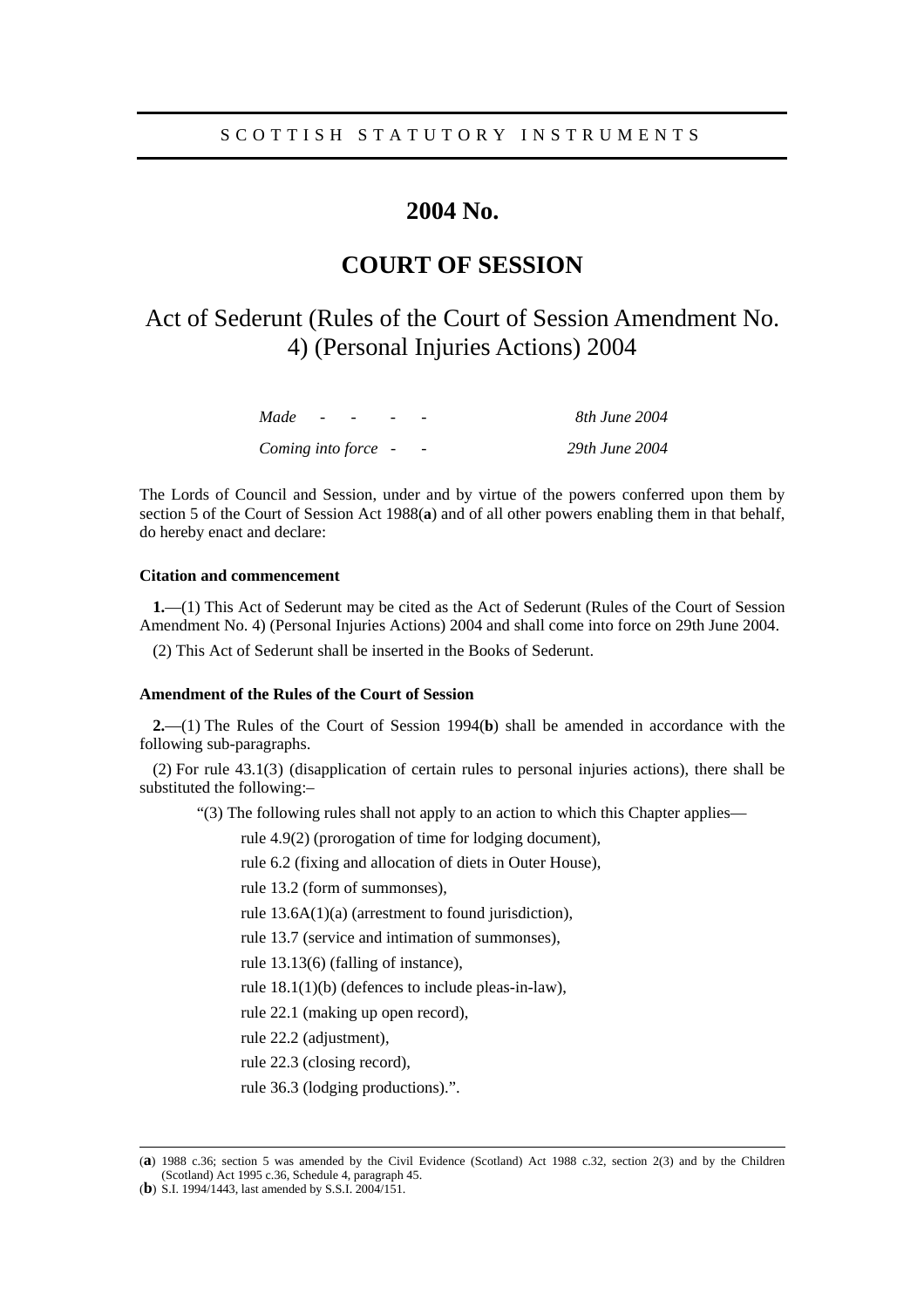(3) In the appendix for Form 43.2–A (form of summons and backing in personal injuries action) and Form 43.2–B (form of order of court in personal injury action for recovery of documents) there shall be substituted respectively the forms set out in the Schedule to this Act of Sederunt.

*Cullen of Whitekrk*

Lord President I.P.D.

Edinburgh 8th June 2004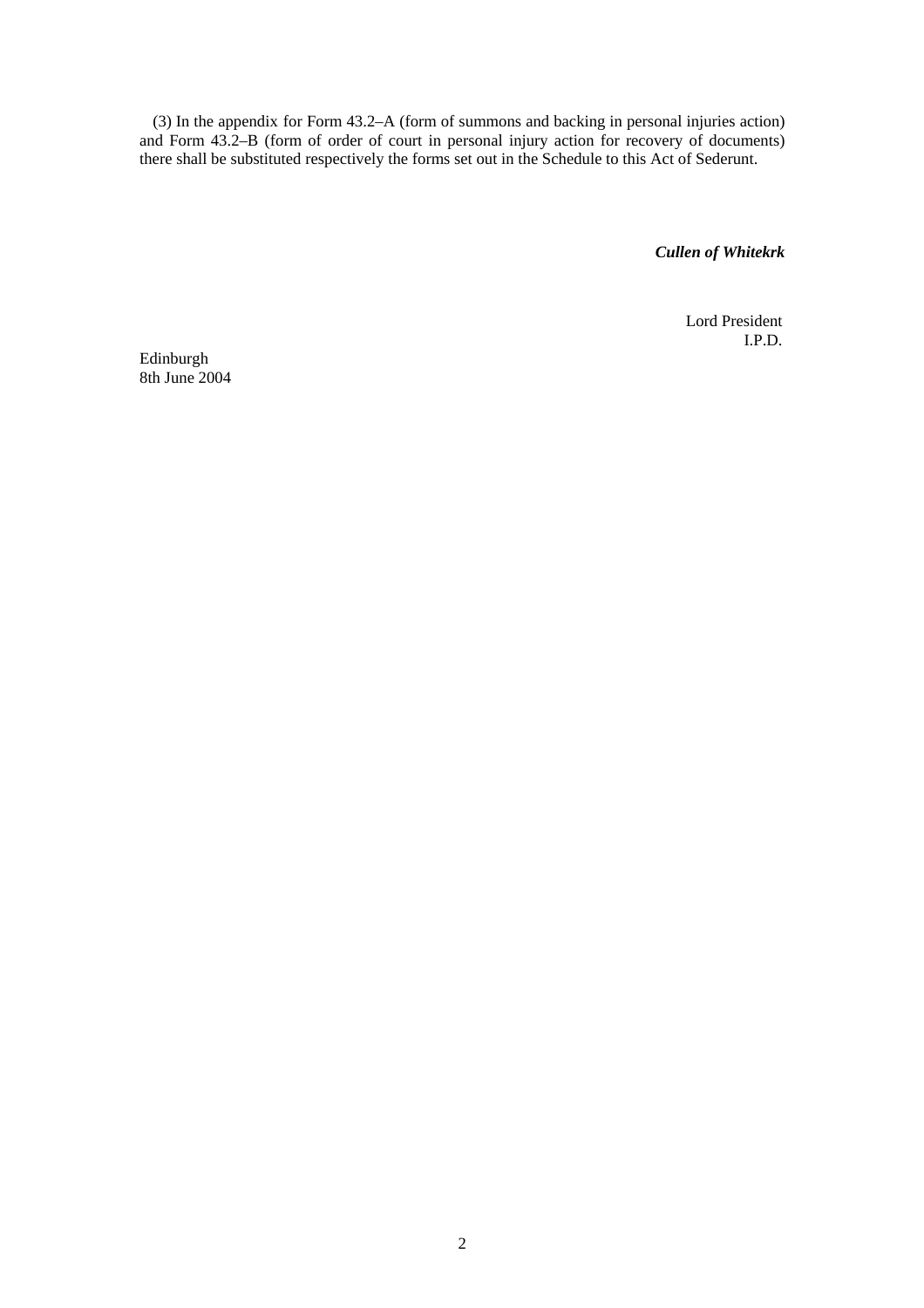## **SCHEDULE**

Rule 43.2(1)

## Form 43.2-A

#### **Form of summons and backing in personal injuries action**

*[Insert the Royal Arms in Scotland]*

*(This space will contain the cause reference number assigned to the summons on being presented for signeting and registration)*

## IN THE COURT OF SESSION

#### **SUMMONS**

#### (Personal injuries action)

#### [A.B.] (*designation and address*), Pursuer

#### against

## [C.D.] (*designation and address*), Defender

Elizabeth II, by the Grace of God, of the United Kingdom of Great Britain and Northern Ireland and of Her other Realms and Territories, Queen, Head of the Commonwealth, Defender of the Faith, to  $[C.D.]$ .

By this summons, the pursuer craves the Lords of our Council and Session to pronounce a decree against you in terms of the conclusions appended to this summons. If you have any good reason why such decree should not be pronounced, you must enter appearance at the Office of Court, Court of Session, 2 Parliament Square, Edinburgh EH1 1RQ, within three days after the date of the calling of the summons in court. The summons shall not call in court earlier than (*enter period of notice*) days after it has been served on you. **Be warned that, if appearance is not entered on your behalf, the pursuer may obtain decree against you in your absence.**

This summons is warrant for intimation to (*name and address and reason for intimation as set out in the rule of the Rules of the Court of Session 1994 requiring intimation*).

Given under our Signet at Edinburgh on (*date*).

#### (*Signed*)

(*Name and address of or agent for pursuer*)

[*Back of first page*]

#### **CONCLUSIONS**

FIRST. For payment by the defender to the pursuer of the sum of (*amount of sum in words and figures*).

SECOND. [*enter only if a claim for provisional damages is sought in terms of rule 43.2(2)*] For payment by the defender to the pursuer of (*enter amount in words and figures*) of provisional damages.

THIRD. For the expenses of the action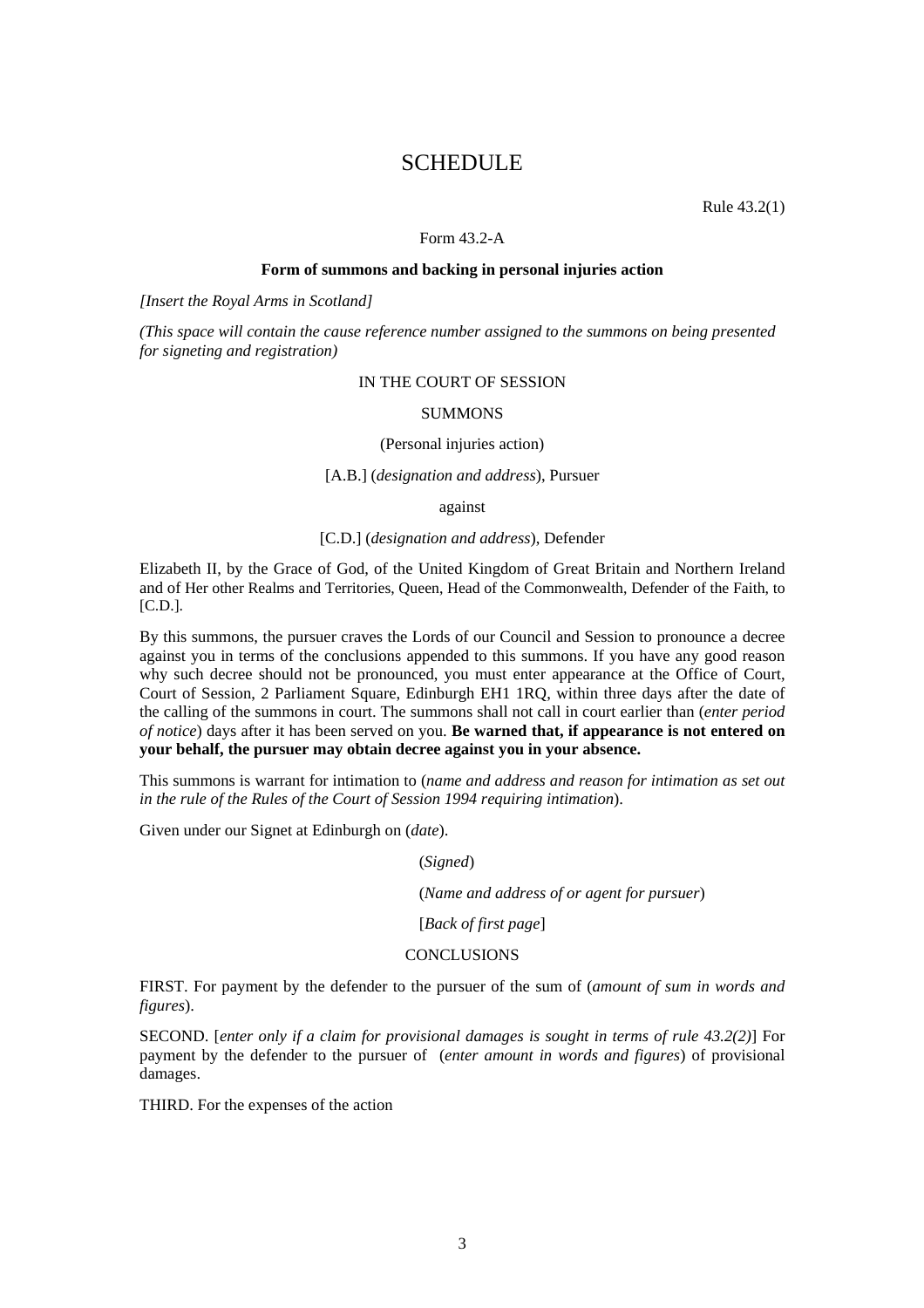#### STATEMENT OF CLAIM

1. The pursuer is (*state designation, address, occupation and date of birth of pursuer*). *[In an action arising out of the death of a relative state designation of the deceased and relation to the pursuer].*

2. The defender is (*state designation, address and occupation of defender*).

3. The court has jurisdiction to hear this claim against the defender because (*state briefly ground of jurisdiction*).

4. (*State briefly the facts necessary to establish the claim*).

5. (*State briefly the personal injuries suffered and the heads of claim. Give names and addresses of medical practitioners and hospitals or other institutions in which the person injured received treatment*).

6. (*State whether claim based on fault at common law or breach of statutory duty; if breach of statutory duty, state provision of enactment*).

#### IN RESPECT WHEREOF

#### (*Signed*)

Solicitor [*or* Agent] for the pursuer

(*address and solicitor/agent's reference number)*

(*Backing of summons*)

 (*This space will contain the cause reference number assigned to the summons on being presented for signeting and registration*)

Rule 43.2(4)

#### Form 43.2-B

## **Form of order of court for recovery of documents in personal injuries action**

## IN THE COURT OF SESSION

## In the Cause (Cause Reference No. )

## SPECIFICATION OF DOCUMENTS

[A.B.] (*designation and address*)

Pursuer

#### against

[C.D.] (*designation and address*)

## Defender

Date: (*date of posting or other method of service*)

To: (*name and address of party or parties from whom the following documents are sought to be recovered*)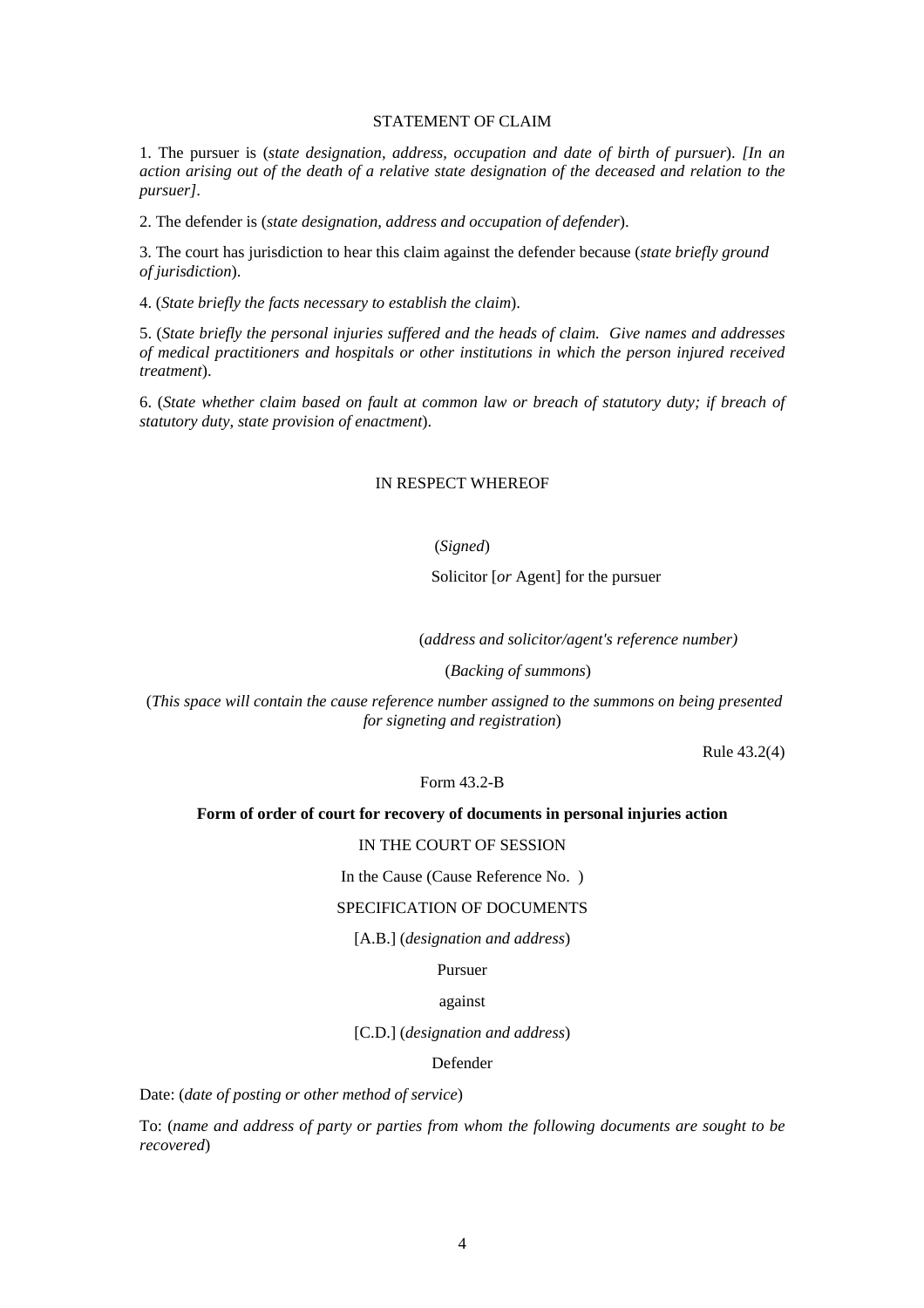You are hereby required to produce to the agent for the pursuer within seven days of the service on you of this Order:–

## [*Insert such of the following calls as are required.*]

1. All books, medical records, reports, charts, X-rays, notes and other documents of (*specify the name of each medical practitioner or general practitioner practice named in summons in accordance with rule 43.2(1)(b))*, and relating to the pursuer [*or, as the case may be, the* deceased], in order that excerpts may be taken therefrom at the sight of the Commissioner of all entries showing or tending to show the nature, extent and cause of the pursuer's [*or, as the case may be*, the deceased's] injuries when he intended his doctor on or after (*specify date*) and the treatment received by him since that date.

2. All books, medical records, reports, charts, X-rays, notes and other documents of (*specify, in separate calls, the name of each hospital or other institution named in summons in accordance with rule 43.2(1)(b)*), and relating to the pursuer [or, *as the case may be*, the deceased], in order that excerpts may be taken therefrom at the sight of the Commissioner of all entries showing or tending to show the nature, extent and cause of all injuries from which the pursuer [*or, as the case may be*, the deceased] was suffering when he was admitted to that institution on or about (*specify date*), the treatment received by him since that date and his certificate of discharge, if any.

3. The medical records and capability assessments held by the defender's occupational health department relating to the pursuer [*or, as the case may be,* the deceased], except insofar as prepared for or in contemplation of litigation, in order that excerpts may be taken therefrom at the sight of the Commissioner of all entries showing or tending to show the nature and extent of any injuries, symptoms and condition from which the pursuer [*or as the case may be*, the deceased] was suffering and the nature of any assessment and diagnosis made thereof on or subsequent to (*specify date*).

4. All wage books, cash books, wage sheets, computer records and other earnings information relating to the pursuer (*or, as the case may be,* the deceased) (N.I. Number (*specify number*)) held by or on behalf of (*specify employer*), for the period (*specify dates commencing not earlier than 26 weeks prior to the date of the accident or the first date of relevant absence, as the case may be*) in order that excerpts may be taken therefrom at the sight of the Commissioner of all entries showing or tending to show:–

- (a) the pursuer's [*or, as the case may be,* the deceased's] earnings, both gross and net of income tax and employee National Insurance Contributions, over the said period;
- (b) the period or periods of the pursuer's [*or, as the case may be,* the deceased's] absence from employment over the said period and the reason for absence;
- (c) details of any increases in the rate paid over the period (*specify dates*) and the dates on which any such increases took effect;
- (d) the effective date of, the reasons for and the terms (including any terms relative to any pension entitlement) of the termination of the pursuer's [*or, as the case may be,* the deceased's] employment;
- (e) the nature and extent of contributions (if any) to any occupational pension scheme made by the pursuer [*or, as the case may be,* the deceased] and his employer;
- (f) the pursuer's present entitlement (if any) to occupational pension and the manner in which said entitlement is calculated.

5. All accident reports, memoranda or other written communications made to the defender or anyone on his behalf by an employee of the defender who was present at or about the time at which the pursuer [*or, as the case may be*, the deceased] sustained the injuries in respect of which the summons in this cause was issued and relevant to the matters contained in the statement of claim.

6. Any assessment current at the time of the accident referred to in the summons or at the time of the circumstances referred to in the summons giving rise to the cause of action (as the case may be) undertaken by or on behalf of the defender for the purpose of regulation 3 of the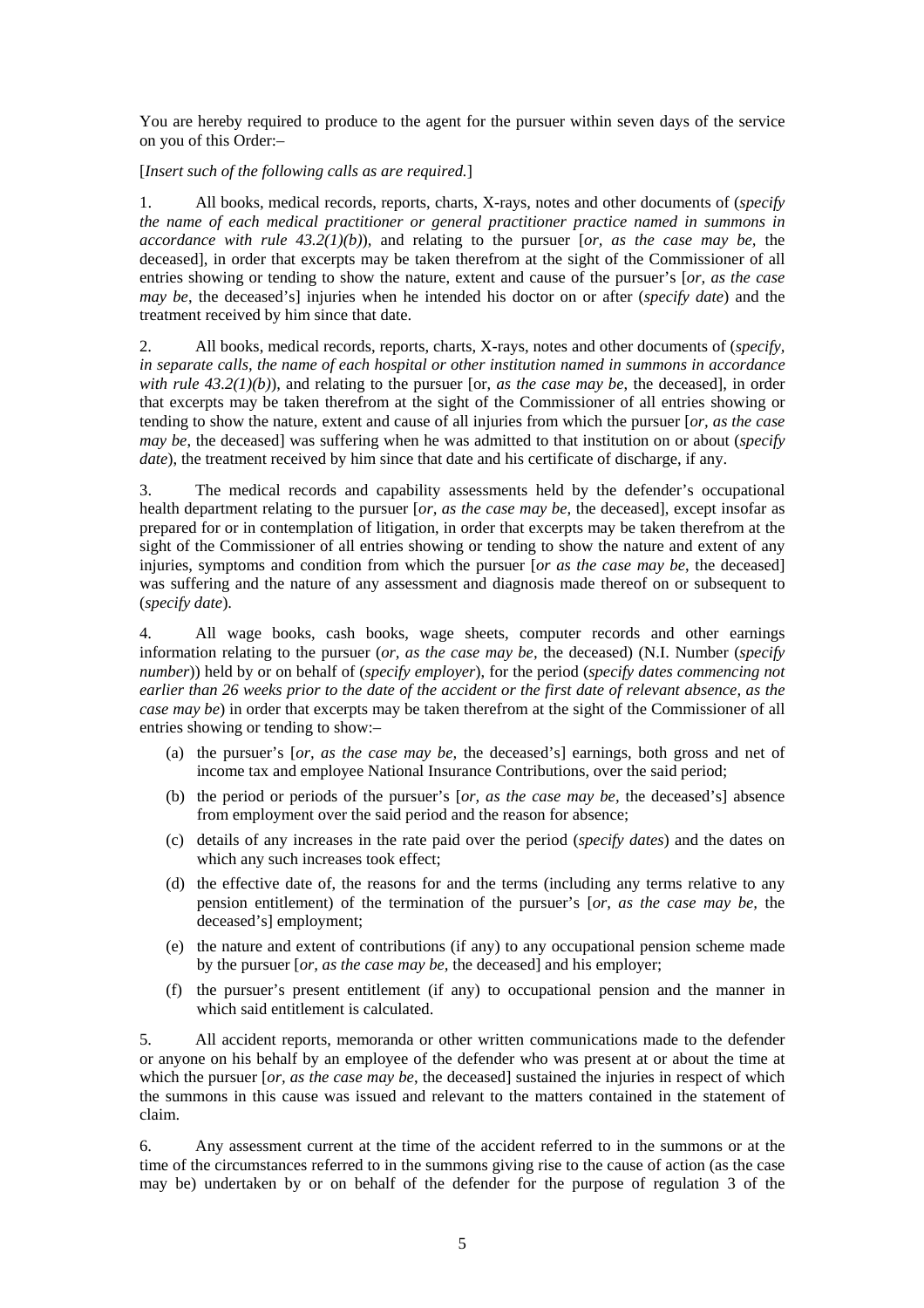Management of Health and Safety at Work Regulations 1992 and subsequently regulation 3 of the Management of Health and Safety at Work Regulations 1999 in order that excerpts may be taken therefrom at the sight of the Commissioner of all entries relating to the risks posed to workers.

7. Failing principals, drafts, copies or duplicates of the above or any of them.

(*Signature, name and business address of the agent for the pursuer.*)

## **NOTES**

- (1) The documents recovered will be considered by the parties to the action and they may or may not be lodged in the court process. A written receipt will be given or sent to you by the pursuer, who may thereafter allow them to be inspected by the other parties. The party in whose possession the documents are will be responsible for their safekeeping.
- (2) Parties are obliged by the rules of court to return the documents to you when their purpose with the documents is finished. If they do not, you will be entitled to apply to the court, under rule 35.3(9) of the Rules of the Court of Session 1994, for an order to have this done and you may apply for an award of expenses incurred in doing so. Further information about this can be obtained from the General Department, Court of Session, 2 Parliament Square, Edinburgh EH1 1RQ (Tel. 0131-225-2595).
- (3) If you claim that any of the documents produced by you are **confidential**, you must still produce such documents but may place them in a separate sealed packet by themselves, marked "CONFIDENTIAL". In that event they must be delivered or sent by post to the **Deputy Principal Clerk of Session, 2 Parliament Square, Edinburgh, EH1 1RQ**. Any party who wishes to open the sealed packet must apply to the court by motion. A party who makes such an application must intimate the motion to you.
- (4) Subject to paragraph (3) above, you may produce these documents by sending them by registered post or by the first class recorded delivery service or registered postal packet, or by hand to (*name and address of the agent for the pursuer*).

#### **CERTIFICATE**

(*Date*)

I hereby certify with reference to the above order of the Court of Session in the cause (*cause reference number*) and the enclosed specification of documents, served on me and market respectively X and Y:–

(1) That the documents which are produced and which are listed in the enclosed inventory signed by me and marked Z, are all the documents in my possession falling within the specification,

*or*

That I have no documents in my possession falling within the specification.

(2) That, to the best of my knowledge and belief, there are in existence other documents falling within the specification, but not in my possession. These documents are as follows:- (*describe them by reference to the descriptions of documents in the specification*). They were last seen by me on or about (*date*), at (*place),* in the hands of *(name and address of the person*),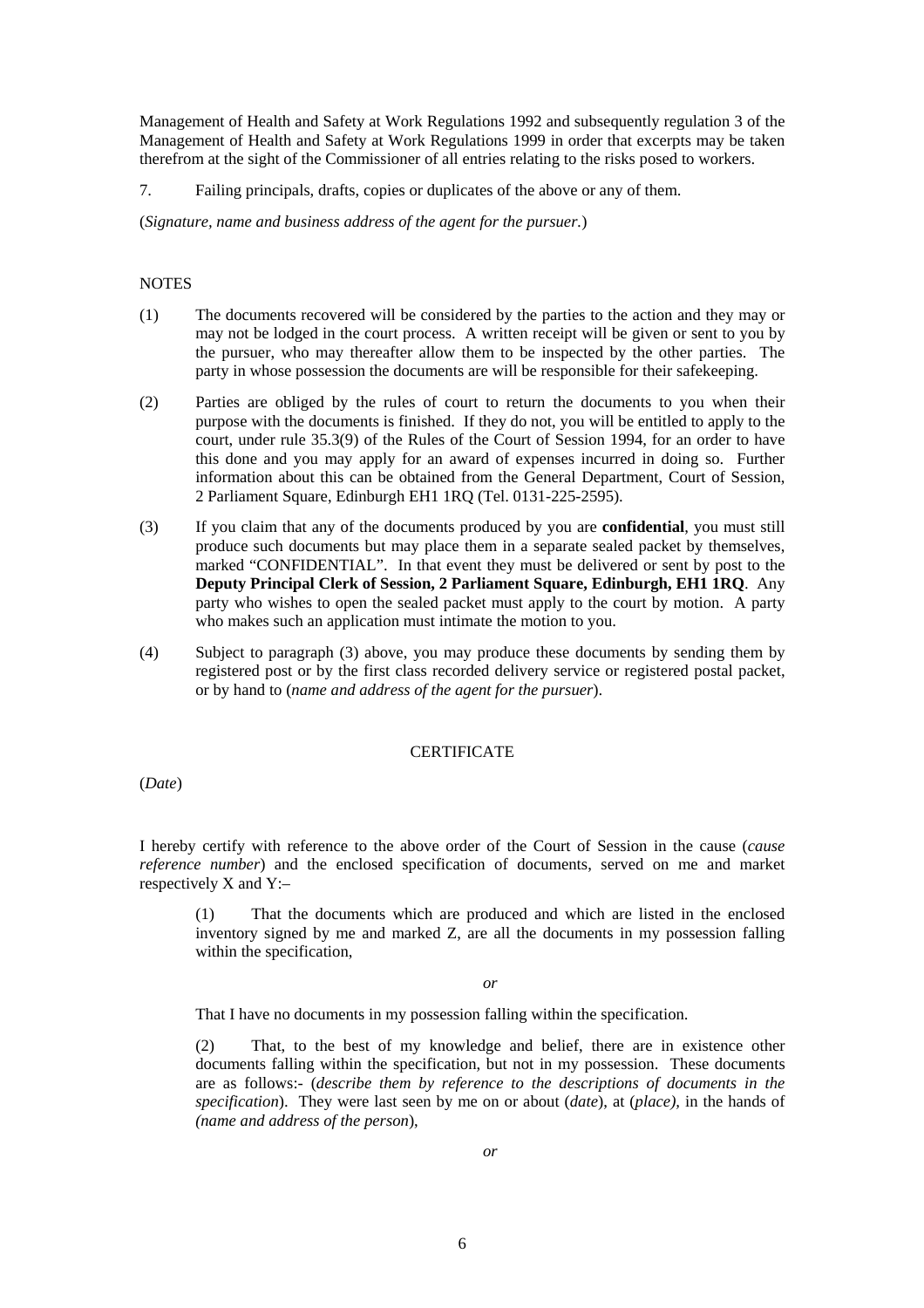That I know of the existence of no documents in the possession of any person, other than myself, which fall within the specification.

(*Signed*)

(*Name and address*)